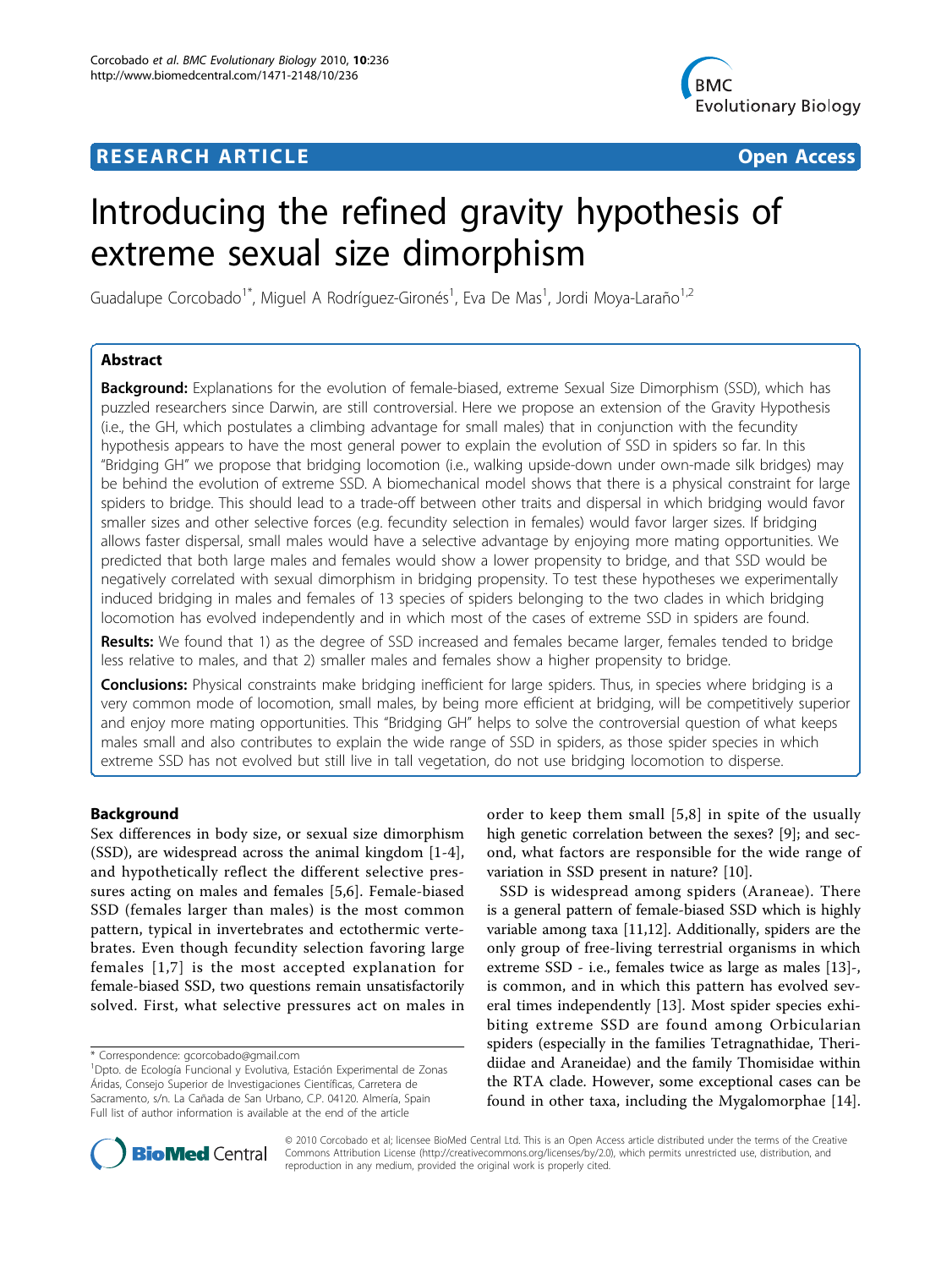Hormiga et al. [[13\]](#page-12-0) in a study based on 9 families of Orbicularian spiders (526 species) found that 24 out of 76 genera showed female-biased extreme SSD and that extreme SSD had been gained and lost several times across the phylogeny. Vollrath & Parker [\[15](#page-12-0)] found that in web-building spiders (7 families from the Orbiculariae clade plus the families Agelenidae and Atypidae - the latter belonging to the old Mygalomorphae clade-), 93 out of 159 species showed extreme SSD, and 17 out of the 20 species of sampled Thomisidae also showed extreme SSD. In contrast none of the 41 species from the 7 families: Pisauridae, Lycosidae, Salticidae, Philodromidae, Sparassidae, Clubionidae and Gnaphosidae, showed extreme SSD [[15](#page-12-0)]. Thus, spiders, especially those from the Orbicularian clade and the family Thomisidae, constitute a perfect system to study the evolution of extreme SSD.

In spiders, the most accepted hypothesis explaining the actual pattern of SSD is the fecundity selection hypothesis, by which females increase in size due to selection imposed on fecundity [[7](#page-11-0)[,13](#page-12-0),[16-18\]](#page-12-0). Nevertheless, this hypothesis does not offer a solid explanation for the wide range of SSD found across spiders. In particular, fecundity selection does not explain why there are some species in which males grow almost as giant as females while in others males stay small while females grow gigantic. Additionally, there is a strong controversy about which selective pressures act on male size and thus on the adaptative significance of SSD [[12\]](#page-12-0). In spiders, males and females share the same lifestyles until maturation. Following maturation males, which are generally the searching sex, change their lifestyle and start roaming, searching for females to mate with [[\[19](#page-12-0)], but see [\[20](#page-12-0)]]. As a consequence of this particular male lifestyle, many hypotheses have tried to explain the adaptive significance for the evolution of SSD in relation to male agility or the ability of males to find receptive females, which usually point to advantages of small body size [[1,](#page-11-0)[15,21](#page-12-0)-[25\]](#page-12-0). However, a global and integrative explanation for the evolution of extreme SSD has not been achieved thus far [reviewed in [\[12](#page-12-0)]].

The gravity hypothesis (GH) [[25\]](#page-12-0) links the evolution of extreme SSD with the capacity of males to move on vertical surfaces. The GH predicts that smaller males should be favored because they climb faster and, as a result, these males would have an advantage either by scramble competition (more mating opportunities) or natural selection (escaping from predators). Although there is some controversy around the GH [\[26-30](#page-12-0)], it has been shown that the relationship between climbing speed and body mass is curvilinear with an optimal body mass for climbing [[31\]](#page-12-0). Consequently, it has been suggested that extreme SSD has evolved only in those species that 1) live in high habitats and 2) in which females are larger than the optimal climbing mass.

However, in species living in high habitats spiders do not only walk or climb to disperse: they also bridge. Bridging is a very common means of aerial locomotion in spiders [\[32](#page-12-0)-[34](#page-12-0)] that has nevertheless been relatively neglected in the literature [but see [\[35](#page-12-0)-[40\]](#page-12-0)]. To bridge, a spider releases a line of silk that the wind attaches to a distant plant, and after actively tensing the line by pulling it back with its legs, the spider crosses hanging upside-down from the line [[38\]](#page-12-0). Different sources of evidence support the hypothesis that the morphology (leg length relative to body size) of modern spiders (Araneomorphae) that hang upside-down from their webs, has evolved to facilitate bridging, allowing spiders to swing as pendulums from their silk threads [\[38](#page-12-0)]. This finding suggests that bridging plays an important role in the life of some spider taxa [[33](#page-12-0)], and that during evolutionary time morphological adaptations to bridging locomotion should be expected in spiders that live in high places [[38](#page-12-0)]. Given that dispersal through bridging is very uncommon among very large individuals (GC and JML, personal observations), constraints on bridging could help to explain the evolution of SSD in spiders.

Morse & Fritz [[35](#page-12-0)] hypothesized that heavy Misumena vatia females did not use bridging for long-distance dispersal because, due to the elasticity of silk, the sag of the fiber would bring the spiders down to the ground when they crossed their silk bridges. This hypothesis is confirmed by a biomechanical model showing that large spiders cannot use bridging as an efficient dispersal mechanism. Large spiders are limited to short bridging events or to bridging events that start high above the surface (Rodríguez-Gironés et al. unpublished manuscript). Spiders have up to 5 different types of silk glands which spin fibrous silks characterized by different mechanical properties and linked to distinct ecological functions [[42-44](#page-12-0)]. The kind of silk used to bridge is spun in the minor ampullate glands [[33,34\]](#page-12-0). Some remarkable properties of this kind of silk are the thin diameter of its fibers, their low strength and their high extensibility [[44](#page-12-0)]. Although spiders have some control on the diameter of their minor ampullate silk fibers [[45\]](#page-12-0), as well as the diameter of other types of lines [eg. [[46-50\]](#page-12-0)], phenotypic plasticity in thread diameter is severely limited [\[51](#page-12-0)], possibly constraining the ability of large spiders to bridge. Thus, while giant female spiders perform short bridging events during web building [\[33](#page-12-0)], large adult web-building spiders move less often and shorter distances than juveniles [[52](#page-12-0)]. This could be due to the fact that large spiders are not able to bridge long distances efficiently (Rodríguez-Gironés et al. unpublished manuscript).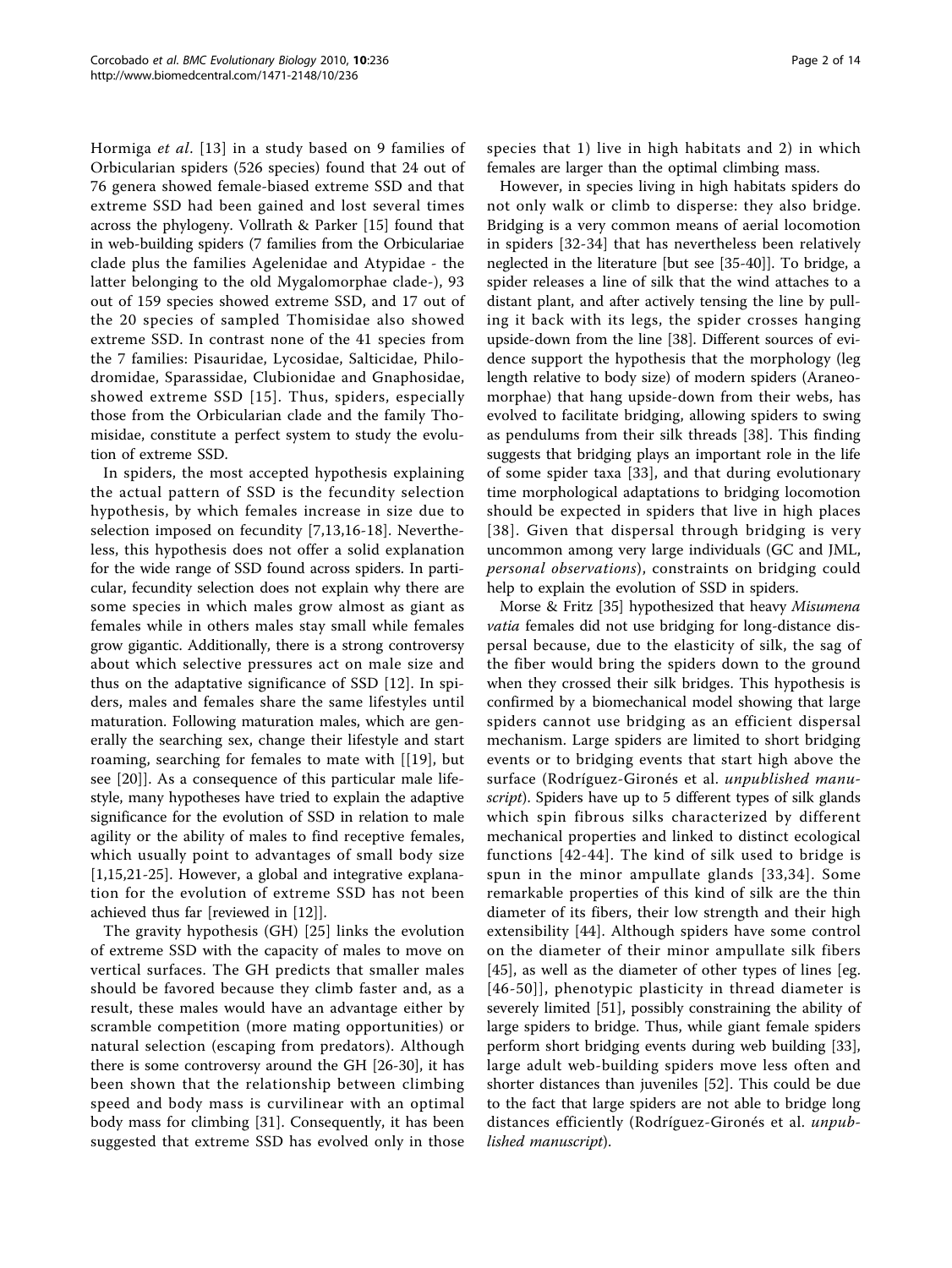It is easy to see how a small size could be favored in habitats in which bridging is the most frequent mode of locomotion. If large spiders forego bridging, they will have to walk along leaves, twigs and branches, climbing down to the ground, walking towards their target and climbing up again. Other than the extra time and energy expended by climbing up and down, this implies an increase in the length of their trajectory. In addition, once spiders are morphologically adapted to bridge, this would be particularly disadvantageous, as their illadapted morphology makes large spiders clumsy walking on the ground [\[38\]](#page-12-0). If, on the other hand, these large spiders choose to bridge, the short distance they can span in a single bridging event will force them to perform a greater number of bridging events to cover the same distance, as compared to smaller individuals, thus expending more time and energy by having to build more lines [[38\]](#page-12-0). Bridging imposes a final cost on large spiders linked to the GH of SSD [\[25,31\]](#page-12-0). The actual trajectory of a spider during bridging has some resemblance with an inverted parabola: from the midpoint on, spiders must actually climb to reach their goal. If climbing speed decreases in spiders of relatively large mass, as a few studies have shown, [[25,29](#page-12-0),[31\]](#page-12-0), large size will be disadvantageous during the final stages of bridging. Even though some studies have failed to find a negative relationship between body size and climbing speed in spider males [[26](#page-12-0),[30\]](#page-12-0), the lack of this pattern in males, which exhibit a small range of variation in size than females, could be the product of the "ghost of the evolution past" [[8\]](#page-12-0). This would imply that we could not find a climbing disadvantage for larger males because the sizes of extant males fall below the threshold beyond which body size constraints climbing speed. Indeed, using a sufficiently wide range of body sizes, researchers showed that the relationship between climbing speed and this trait has an optimum at intermediate value, after which climbing speed decreases with body size, as predicted by the GH [[31\]](#page-12-0).

Given that males are the searching sex in spiders [\[19](#page-12-0)], selective pressures on morphological traits enhancing mobility in general, and bridging in particular, should be much stronger in males than in females. Hence, in species living in high habitats, where bridging is a common mode of locomotion [[32-34,36\]](#page-12-0), being a good "bridger" could be adaptive for males, since they could be favored from sexual selection by scramble competition. Previous studies have already suggested the advantage of more mobile males related to scramble competition in spiders with extreme SSD as well as the implications in the evolution of SSD [[25,36,53,54](#page-12-0)]. Considering the biomechanical constraint of the model mentioned above and the low rate at which giant females seem to bridge, we hypothesise that there should be a negative relationship between body size and bridging ability and that this bridging constraint should have played a role in the evolution of extreme SSD in spiders. In this paper we test these hypotheses.

A more comprehensive way to introduce these predictions is assuming a trade-off between traits positively correlated to body size and traits negatively correlated to body size (Figure [1](#page-3-0)). Assuming heritability in body size, if bridging is negatively correlated with body size and other traits are positively correlated with large size, such as fecundity in females [\[7](#page-11-0)], and in males walking on the ground [[26](#page-12-0)] and/or advantages in male-male contest competition [[55](#page-12-0)], two scenarios are possible, the evolution of extreme SSD and the evolution from extreme SSD to reversed monomorphism [[13\]](#page-12-0). The evolution of male and female body sizes along the trajectory of the trade-off will depend on the direction and magnitude of the net effect of opposing selective forces, those that favor a large body size on the one hand and those that favor a small body size on the other. Furthermore, this net effect of opposing selective forces will also have to overcome the genetic correlation between the sexes [[9\]](#page-12-0) for extreme SSD to evolve. Reversal to monomorphism could evolve in environments in which dispersal by bridging is more important in females than fecundity (such as highly unpredictable environments for prey availability) and/or contest competition or walking on the ground is more important than bridging for males (such as habitats with sparse vegetation).

Here we use bridging propensity, i.e., the probability of building a bridging line and crossing it by walking upside-down under laboratory conditions of constant wind speed, as a proxy for the ease with which spiders can bridge in nature. The rationale of the approach is that if larger spiders have a stronger constraint for bridging, then selection should have favored a lower propensity to disperse by this mechanism in larger individuals. We measured bridging propensity in laboratory conditions for adult males and females of 13 spider species of considerable phylogenetic diversity (Table [1](#page-4-0); Figure [2](#page-4-0)), both within the Orbicularian clade and the family Thomisidae -RTA clade-, covering a broad range of spider body sizes (Table [1](#page-4-0)). After the trials were finished all the spiders were weighed and their carapace width (CW) measured. To analyze the data we used phylogenetically controlled analyses. We predicted that i) SSD would explain sex differences in bridging propensity, in the sense that when both males and females are small and of similar size both would bridge at the same rate, but when females start growing to a large size and males remain relatively small, then females would bridge at a much lower rate; ii) there is a negative relationship between body size and the probability of bridging for both males and females.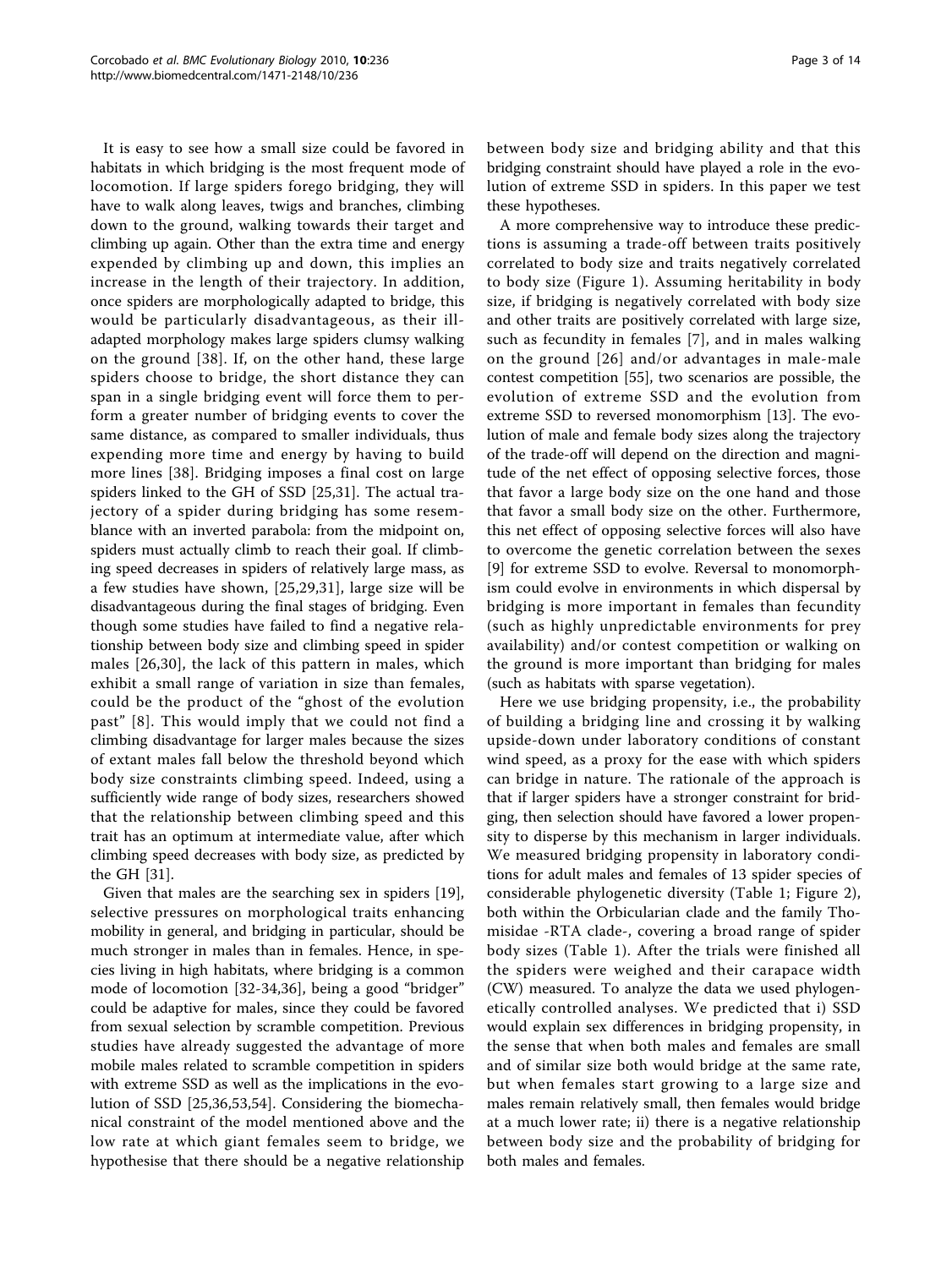<span id="page-3-0"></span>

#### Results

#### Bridging propensity vs. SSD

As predicted, we found a negative relationship between SSD and sexual dimorphism in bridging propensity. The phylogenetically controlled GLS analysis showed that the differences in bridging propensity across species were significantly explained by SSD, whether measured as body size (CW,  $t_{11} = -3.296$ ,  $p = 0.004$ ) or as body mass ( $t_{11} =$  $-2.440$ ,  $p = 0.016$ . This relationship was negative for both variables (Figure [3](#page-5-0), see also tables A1, A2 in Additional file [1,](#page-11-0) and Figure A1 in Additional file [2\)](#page-11-0), which implies that when females are much larger than males, males bridge at higher rates relative to females (see Methods below for a more detailed explanation of how the SDI index was built). The variation of the GLS analyses including male bridging propensity as well as female

and male body size as independent variables, with female bridging propensity as the dependent variable, also revealed that SSD was negatively related to differential bridging propensity. After controlling for male body size and male bridging propensity, female body size was negatively related to female bridging propensity for both CW and body mass ( $t_9 = -3.059$ ,  $p = 0.007$  and  $t_9 = -3.631$ , p = 0.003, respectively; Figure [4,](#page-5-0) table A3 in Additional file [1](#page-11-0)). Taken together, our results show that a lower bridging propensity of females is linked to stronger female-biased SSD across taxa.

#### Bridging propensity vs. size in females and males

Both females and males tended to bridge less when larger. The GLS analyses ran separately for females showed that female size, measured either as CW or body mass,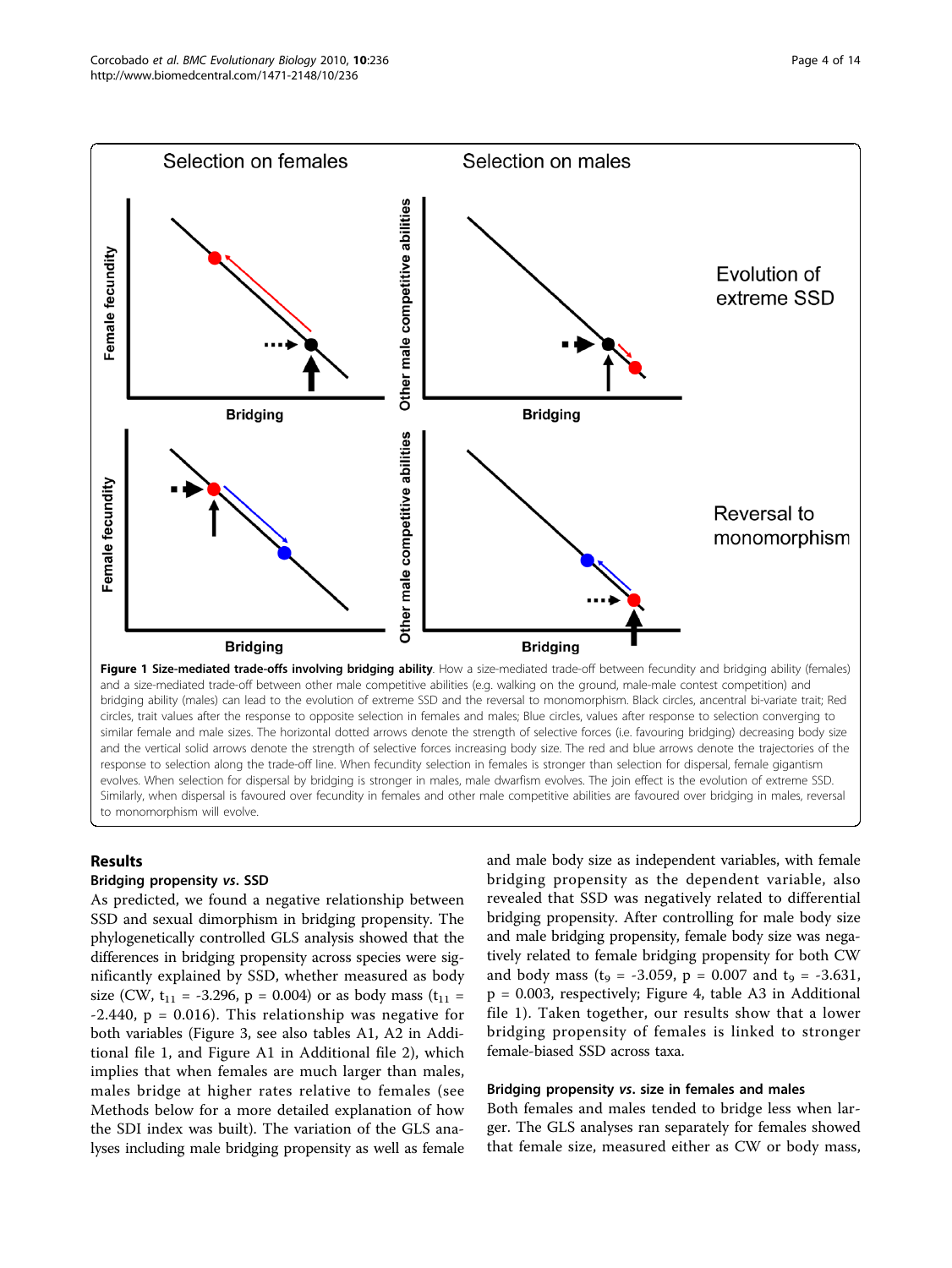| <b>Species</b>               | Sex    | n              | Mass (mg)             | $CW$ (mm)         | <b>Bridging propensity</b> | SDI mass | SDI CW   |
|------------------------------|--------|----------------|-----------------------|-------------------|----------------------------|----------|----------|
| Argiope bruenichi            | female | $\overline{2}$ | $546.500 \pm 406.304$ | $4.689 \pm 0.544$ | 0                          | 24.718   | 1.095    |
|                              | male   | 2              | $21.250 \pm 0.778$    | $2.238 \pm 0.057$ | 1                          |          |          |
| Argiope lobata               | female | 21             | $982.224 \pm 406.480$ | $6.112 \pm 0.535$ | $\Omega$                   | 39.178   | 1.375    |
|                              | male   | 19             | $24.447 \pm 4.166$    | $2.573 \pm 0.107$ | 0.842                      |          |          |
| Argiope trifasciata          | female | $\mathbf{1}$   | 341.500               | 4.997             | $\Omega$                   | 12.837   | 1.607    |
|                              |        | $\mathbf{1}$   | 24.680                | 1.917             | 1                          |          |          |
| Tetragnatha montana          | female | 5              | $52.140 \pm 5.553$    | $2.052 \pm 0.100$ | $\circ$                    | 1.427    | 0.122    |
|                              | male   | 5              | $21.480 \pm 4.452$    | $1.830 \pm 0.072$ | 1                          |          |          |
| Tetragnatha pinicola         | female | 3              | $33.067 \pm 9.139$    | $1.870 \pm 0.007$ | 1                          | 0.886    | 0.131    |
|                              | male   | 10             | $17.530 \pm 10.123$   | $1.653 \pm 0.143$ | 1                          |          |          |
| Tetragnatha nigrita          | female | $\mathbf{1}$   | 7.950                 | 1.265             | $\mathbf{1}$               | $-0.094$ | $-0.145$ |
|                              | male   | 1              | 8.700                 | 1.449             | $\mathbf{1}$               |          |          |
| Neriene emphana              | female | 5              | $20.280 \pm 0.733$    | $1.544 \pm 0.054$ | 0.4                        | 4.965    | 0.173    |
|                              | male   | $\mathbf{1}$   | 3.400                 | 1.316             | 1                          |          |          |
| Tenuiphantes tenuis          | female | $\overline{4}$ | $0.748 \pm 0.788$     | $0.770 \pm 0.051$ | $\mathbf{1}$               | 0.459    | 0.023    |
|                              | male   | 11             | $0.482 \pm 0.417$     | $0.753 \pm 0.036$ | 1                          |          |          |
| Latrodectus tredecimquttatus | female | 14             | 522.707 ± 158.910     | $5.179 \pm 0.356$ | $\Omega$                   | 27.488   | 1.872    |
|                              | male   | 12             | $18.348 \pm 4.493$    | $1.803 \pm 0.181$ | 0.833                      |          |          |
| Anelosimus aulicus           | female | 13             | $4.627 \pm 2.500$     | $1.013 \pm 0.064$ | $\mathbf{1}$               | 0.941    | 0.015    |
|                              | male   | 3              | $2.383 \pm 0.252$     | $0.998 \pm 0.019$ | 1                          |          |          |
| Synaema globosum             | female | 24             | 35.098 ± 13.758       | $2.164 \pm 0.250$ | 0.625                      | 5.470    | 0.267    |
|                              | male   | 16             | $5.425 \pm 2.236$     | $1.707 \pm 0.124$ | 0.875                      |          |          |
| Thomisus onustus             | female | 14             | 257.025 ± 127.050     | $3.859 \pm 0.415$ | 0.071                      | 59.150   | 1.513    |
|                              | male   | 16             | $4.003 \pm 1.162$     | $1.539 \pm 0.105$ | 0.875                      |          |          |
| Misumena vatia               | female | $\overline{2}$ | 151.750 ± 11.809      | $3.304 \pm 0.480$ | 0                          | 59.700   | 1.263    |
|                              | male   | 1              | 2.500                 | 1.460             | 1                          |          |          |

<span id="page-4-0"></span>Table 1 Average Body Mass and Carapace Width (CW) for males and females of each species (Values are Mean ± SD).

Bridging propensity is the proportion of females or males that bridge.

explained the proportion of bridging females, with the larger taxa having a lower propensity to bridge (Female mass:  $t_{11} = -4.751$ , p < 0.001; Female CW:  $t_{11} = -4.528$ , p < 0.001; Figure [5a, b\)](#page-6-0). Likewise, males with wider carapaces were significantly less prone to bridge (Male CW:  $t_{11}$  = -2.350, p = 0.019), and a negative relationship



was also found for body mass, although this last relationship was only marginally significant (Male mass:  $t_{11}$  = -1.668, p = 0.061; Figure [5c, d;](#page-6-0) see also tables A4, A5 in Additional file [1](#page-11-0), and Figure A2 in Additional file [2\)](#page-11-0). The slopes for males and females (tables A4 and A5 in Additional file [1\)](#page-11-0) differ in almost one order of magnitude, being those of males much flatter than those of females. Actually, when we combined males and females in the same GLS analysis we found a significant interaction between sex and body size, measured either as mass ( $t_{22}$  = -3.093, p = 0.003) or CW ( $t_{22}$  = -2.516,  $p = 0.020$ ; table A6 in Additional file [1\)](#page-11-0).

#### Empirical probability of bridging as a function of size

Figure [6](#page-7-0) shows the predicted probability of bridging extracted from logistic regressions using body mass (figure [6a](#page-7-0)) and body size (CW, figure [6b\)](#page-7-0) as predictor variables. The logistic regression equations are

$$
P = \frac{1}{1 + \exp[-(2.59896 - 0.04685 \cdot m)]}
$$
 (1)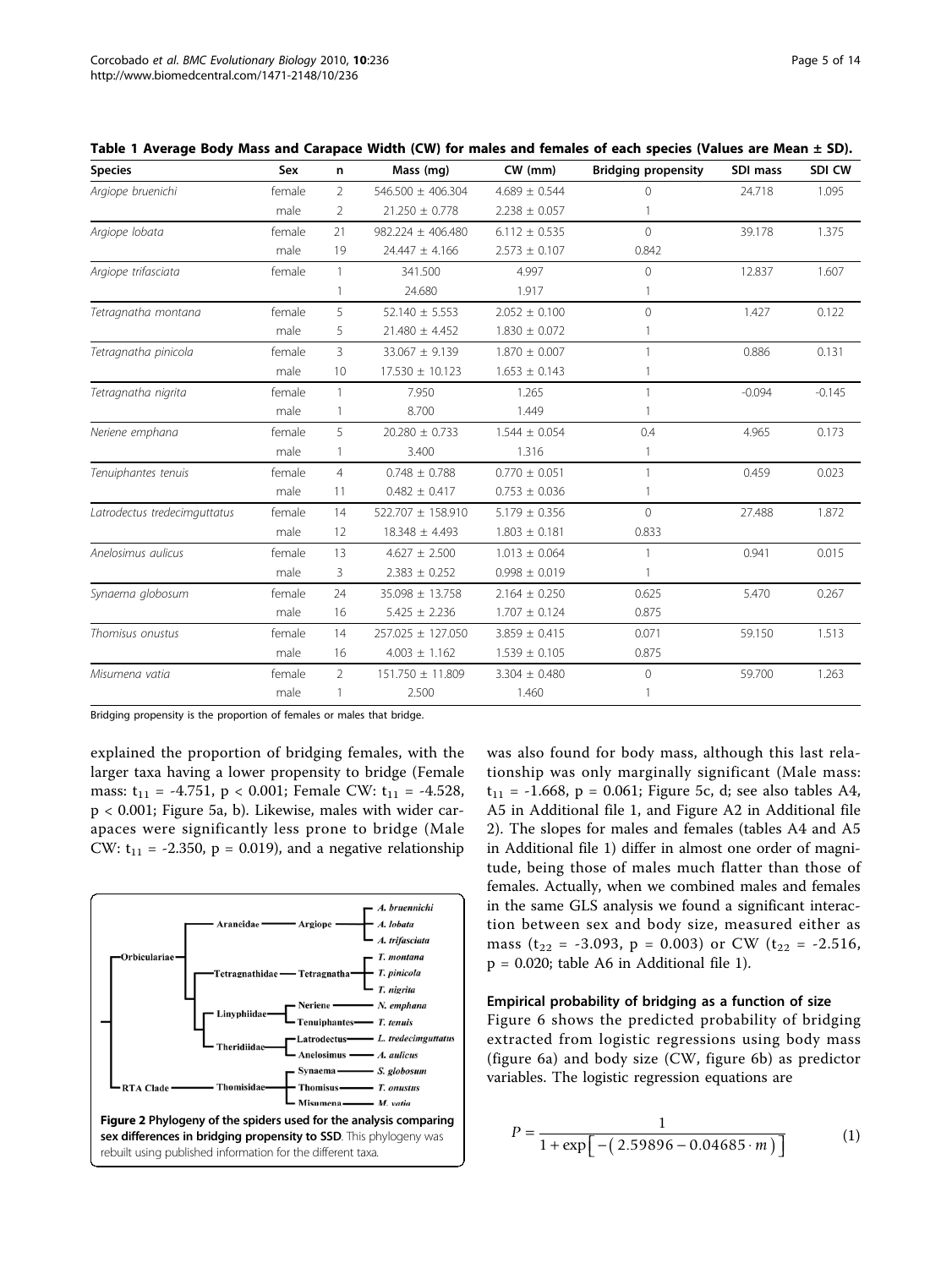<span id="page-5-0"></span>

Points are independent contrasts.

and

$$
P = \frac{1}{1 + \exp[-(5.29266 - 1.97352 \cdot CW)]},
$$
 (2)

respectively, where body mass,  $m$ , is expressed in mg and carapace width, CW, in mm. These equations can be used to determine the maximum body mass and size beyond which spiders do not bridge. We define the bridging threshold as the body mass or size beyond which the probability of bridging declines below 0.05. Setting P

 $= 0.05$  in equations 1 and 2 and solving for *m* and *CW*, we obtain that spiders in our sample size were very unlikely to bridge if their body mass was greater than 118.32 mg (95% CI: 76.30 - 259.41) or their carapace was wider than 4.17 mm (95% CI: 2.97 - 6.42) (Figure [6](#page-7-0)).

#### **Discussion**

As we predicted following our extended version of the GH, SSD (measured using CW or body mass) clearly explains the different bridging abilities between males and females, suggesting that in species living in high

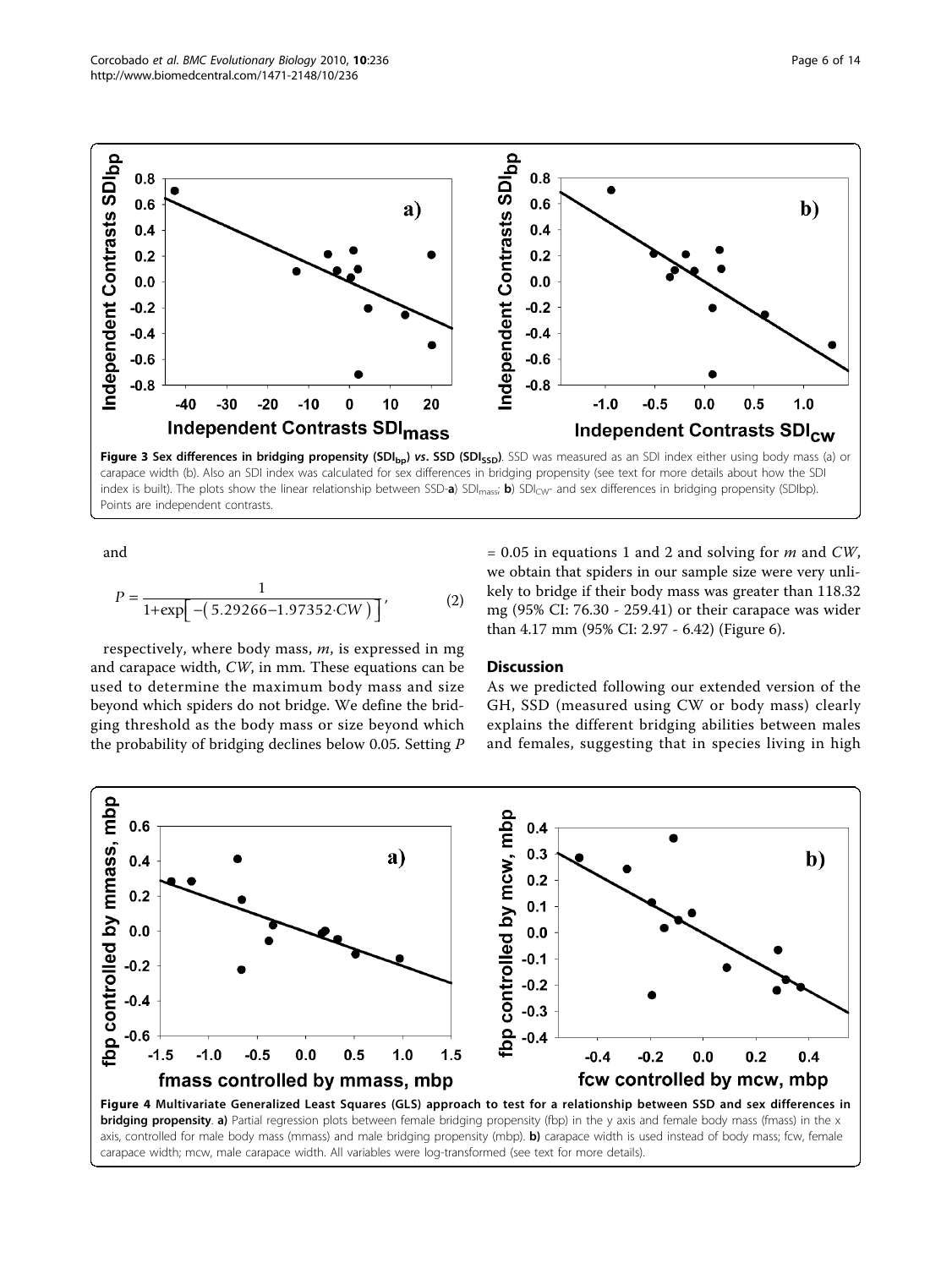<span id="page-6-0"></span>

habitats, selection has favored small size in males via the enhancement of bridging. Due to the genetic correlation in body size between the sexes, this force acting upon males should have been strong enough to overcome the strong fecundity selection acting on females, which is the driving force of female gigantism. Our results show that in species where females are small and of similar size to males (low SSD), both sexes bridge at a similar, and substantially high rate, but when SSD increases and females become much larger than males, these relatively giant females stop using bridging to move, while males keep bridging at a very high rate. This pattern showing that large body size constrains bridging is also found when we analyze the sexes separately. Thus, body size alone can explain a large part of the variation on the proportion of females that bridged across species.

Although we found the same trend in males, the results tended to be less clear - probably because the size of all males examined was too low to severely constrain bridging locomotion (see Figure [6\)](#page-7-0) and a high proportion of males bridged even in the largest species. Therefore, within bridging species, the current body size distribution of male body sizes could be the product of the "ghost of the evolution past" [[8\]](#page-12-0), which refers to the fact that the evolutionary processes that we can measure today do not necessarily reflect adaptive evolution occurring in the past [see also [[27](#page-12-0)]]. In other words, if we measure natural selection within a species in nature, and find that smaller sizes are not favored during mate search, the underlying reason could be that all male sizes fall below the bridging threshold, and this by no means would mean that selection for bridging had not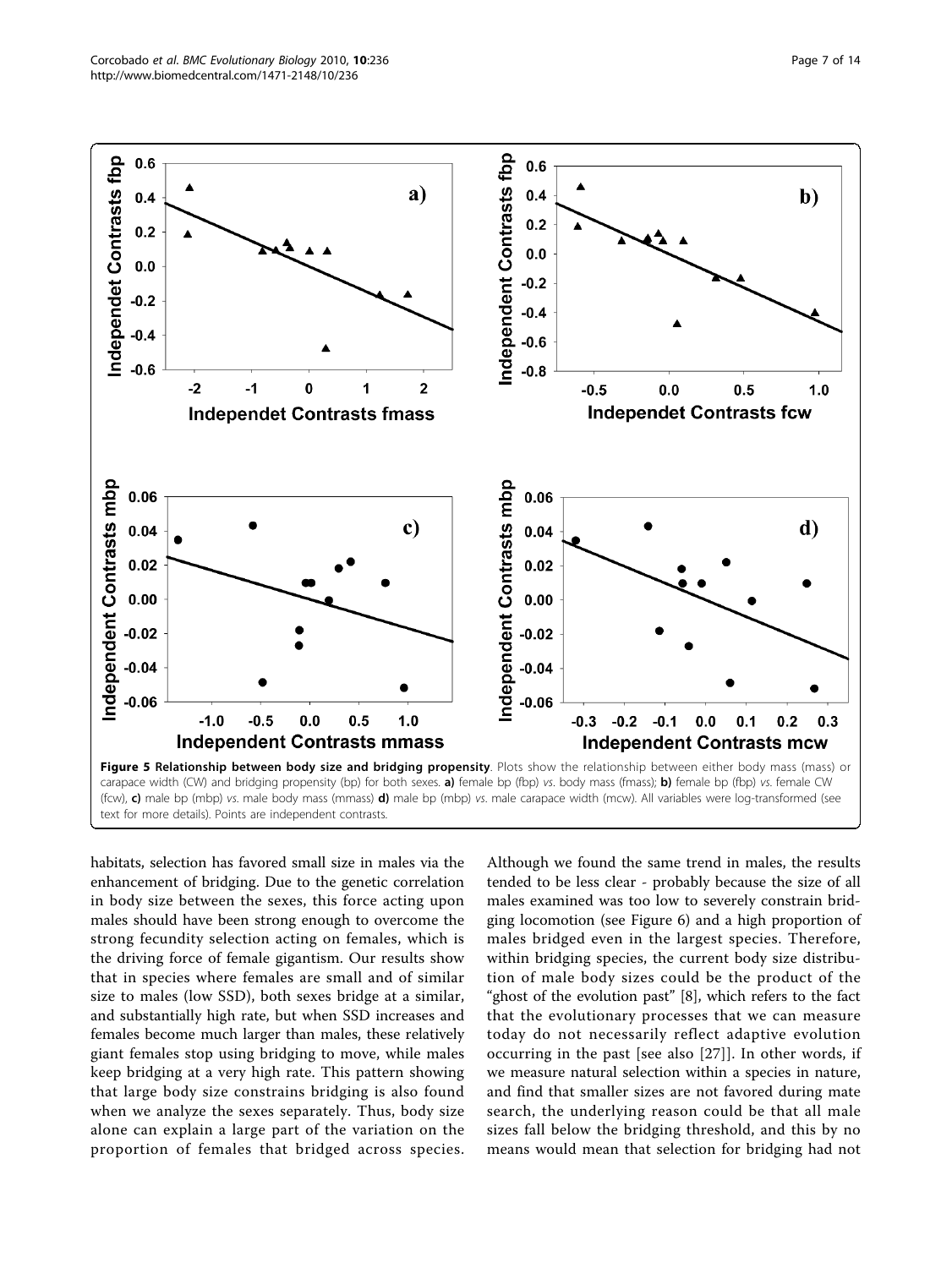<span id="page-7-0"></span>

originated the pattern of SSD in the evolutionary past (see however an example below suggesting bridging selection against large males in natural conditions), but rather that past selection has been stronger in males (see evidence for this below). The strength of the evolutionary comparative method relies precisely in comparing species (or taxa), allowing expanding the range of variation of traits and thus increasing the chances of detecting adaptive patterns. Together, our results confirm a sizemediated trade-off involving bridging which leads to the evolution of extreme SSD. In species living in high habitats, selection would have favored a small size in males via the enhancement of bridging. By contrast, in females, a relatively low environmental stochasticity in prey availability would select for fecund (and thus large) females that would need to disperse relatively little, leading to the evolution of extreme SSD. A reversal to monomorphism could also occur when an increase in environmental stochasticity for prey availability selects for high dispersal rates in females or when male-male contest competition or other dispersal modes favoring a large size become more important for males. The fact that the slope of the relationship between size and bridging propensity is much steeper in females than in males also supports the hypothesis that selection in the past has been much stronger in males than in females, making the slope of the trade-off to tilt up in males [\[56\]](#page-12-0).

A question remaining to be tested would be whether the evolution of SSD is a cause or a consequence of bridging dispersal in elevated habitats. Although the final answer will have to wait for a larger study than this one, including species with and without SSD, with and without bridging dispersal, our data suggest that selection to preserve bridging in males has induced SSD when female size has increased. At least in the Orbicularian clade, the ancestral state would be small males and females [\[13](#page-12-0)], and we can hypothesize that both sexes bridged (certainly the males: males bridge in all Orbicularian species that we have tested). If this was indeed the ancestral state, it follows that through the evolution of the clade females of different species have repeatedly and independently foregone bridging because the advantages of increasing body size (increased fecundity) were larger than the costs of losing mobility. Males, on the other hand, have remained small enough to bridge. In this scenario, SSD is the result of two selective pressures: on females to increase their fecundity [\[13](#page-12-0)] and on males to retain their bridging ability. For the family Thomisidae, on the other hand, the lack of a resolved phylogeny and the paucity of our data preclude us from advancing even a preliminary answer to the question. However, the hypothesized trade-off in Figure [1,](#page-3-0) and the evidence supporting it in this paper, suggests that bridging would have always preceded the evolution of extreme SSD, as this is a plausible scenario in which opposing selection for large size in females and small size in males leads to extreme SSD. It is more difficult to think about a possible reversed scenario, in which extreme SSD would lead to an increase in sex differences of bridging propensity.

The mechanical properties of the silk prevent large spiders from bridging (Rodríguez-Gironés et al. [[41](#page-12-0)]), and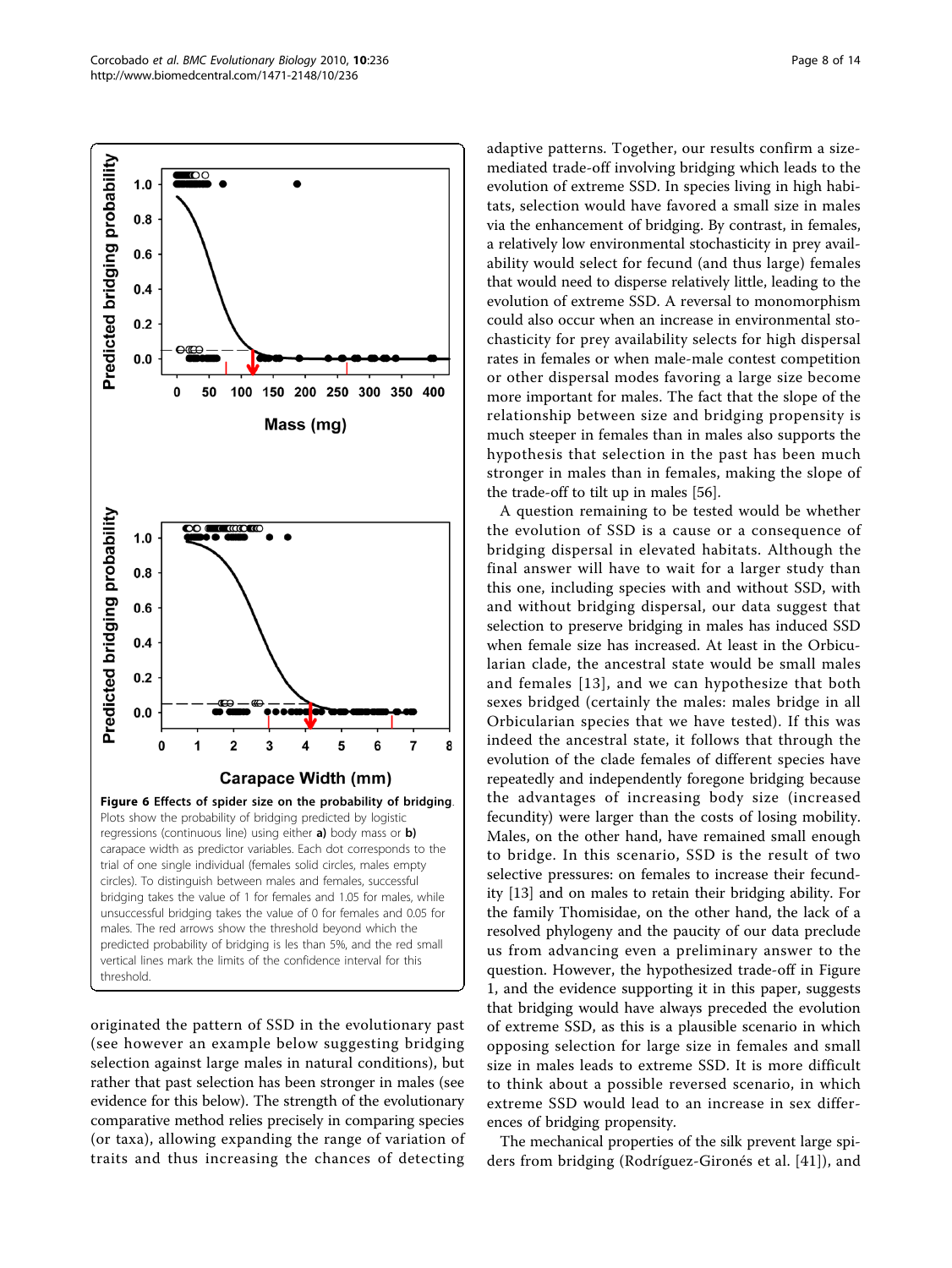the threshold of 118.32 mg observed in our data (beyond which the probability of bridging is less than 5%) is in good agreement with the biomechanical model, which predicts that bridging should be constrained beyond masses of 100 mg. Consequently extreme SSD can be expected in high habitats and in those bridging species in which females are larger than the threshold to bridge efficiently, even if they live just barely above the ground. Beyond the bridging threshold, females can still evolve to be larger (due to the advantages originated from fecundity selection), but males will not. Hence, this bridging constraint and the associated trade-off (Figure [1\)](#page-3-0) would decelerate the rate of male and female body size coevolution, relaxing the genetic correlation of body size between the sexes and leading eventually to the evolution of extreme female-biased SSD.

In addition, there is some evidence suggesting that silk properties also depend on the feeding condition of the spider, as starved spiders produce silk of worse quality [[57\]](#page-12-0). This fact would be particularly relevant to females since they must allocate their nutritional and energetic resources not just to produce silk for bridging, but also in the production of offspring and silk for the egg sac [[51](#page-12-0)]. Thus, beyond a certain body size threshold, this reproductive trade-off could have also favored females that do not use bridging locomotion and save resources to invest in reproduction, particularly when fecundity selection is the main driving force of body size. Males, on the other hand, by being released from fecundity selection, could be favored by having large protein reserves to spin the necessary silk to move around at the price of having the burden of carrying heavier body masses during mate search, which has been shown to be detrimental for bridging [[54\]](#page-12-0). Alternatively, selection could favor a smaller size that would allow males to bridge efficiently without having a high demand of nutrients. Assuming that the cost of energy and nutrient expenditure of smaller males is relatively less than the benefit of bridging more efficiently, we propose that the second explanation is more likely to be true.

The hypothesis that selection favoring bridging efficiency in males has been responsible for the evolution of extreme SSD is not incompatible with other hypotheses that explain selection on small males. On the contrary, we suggest that our hypothesis is complementary. For example, the Differential Mortality Model predicts that smaller males are favored because the high predation risk that males suffer during mate searching relaxes male-male contest competition for females, and ultimately selection favoring large males. This in turn favors early maturation because it improves male viability and his chances to reproduce [[15,58\]](#page-12-0). Certainly, direct selection favoring smaller bridging males and indirect viability selection also favoring smaller males can work synergistically. The GH [[25](#page-12-0)] also predicts that small males are favored because they move faster in vertical surfaces. Additionally, a recent revision of this hypothesis shows a curvilinear relationship between body mass an climbing speed, proposing that extreme SSD would have evolved in species where females live in high habitats and are larger than the optimal body mass for climbing [[31\]](#page-12-0). Whether selection for fast climbing or efficient bridging has been stronger over evolutionary time depends on how often spiders use each of these two kinds of locomotion, and also on how often they walk on the ground, which has actually been shown to favor relatively larger males [[26,30\]](#page-12-0). These different sources of selection need to be evaluated with field work. Nonetheless, as far as we know, there is only one study (using males of Nephila clavipes) that has evaluated different kinds of locomotion in spiders, and this study shows that bridging is by far the most frequent mechanism used to move and that smaller males are favored at finding mates [[36](#page-12-0)]. However, we would like to stress that this extended version of the Gravity Hypothesis, also considering bridging locomotion, supports the more global explanation that in general gravity is an important factor to explain the evolution of extreme SSD. Furthermore, this "Bridging GH" even explains the exceptional cases in which there is no extreme SSD in species with relatively giant females living on relatively tall vegetation, as it is the case for some species within the families Theraphosidae, Ctenidae, Oxyopidae and Sparassidae. The absence of extreme SSD in these taxa could be related to the fact that these species have not evolved bridging capabilities or bridging morphologies [[38](#page-12-0)] and consequently the selective pressures to keep males small would be less strong. Finally, our hypothesis and the fecundity selection hypothesis [\[7](#page-11-0)] are not mutually exclusive either, as the second only explains why females are large, not why males are relatively small in some species with large females and not in others. Rather, a bridging-fecundity trade-off acting on females can help to explain the evolution of extreme SSD (Figure [1\)](#page-3-0).

## Conclusions

Bridging is a neglected dispersal mode that can explain the evolution of extreme SSD in spiders. Physical constraints make bridging inefficient for large spiders. Thus, in species where bridging is a very common mode of locomotion, small males, by being more efficient bridgers, will enjoy more mating opportunities and thus will be better at scramble competition to reach receptive females. While there is general agreement that fecundity selection increasing female size is quantitatively the most significant factor that can explain the actual pattern of SSD in spiders [[7,](#page-11-0)[13,16,17\]](#page-12-0) our hypothesis helps to solve the controversial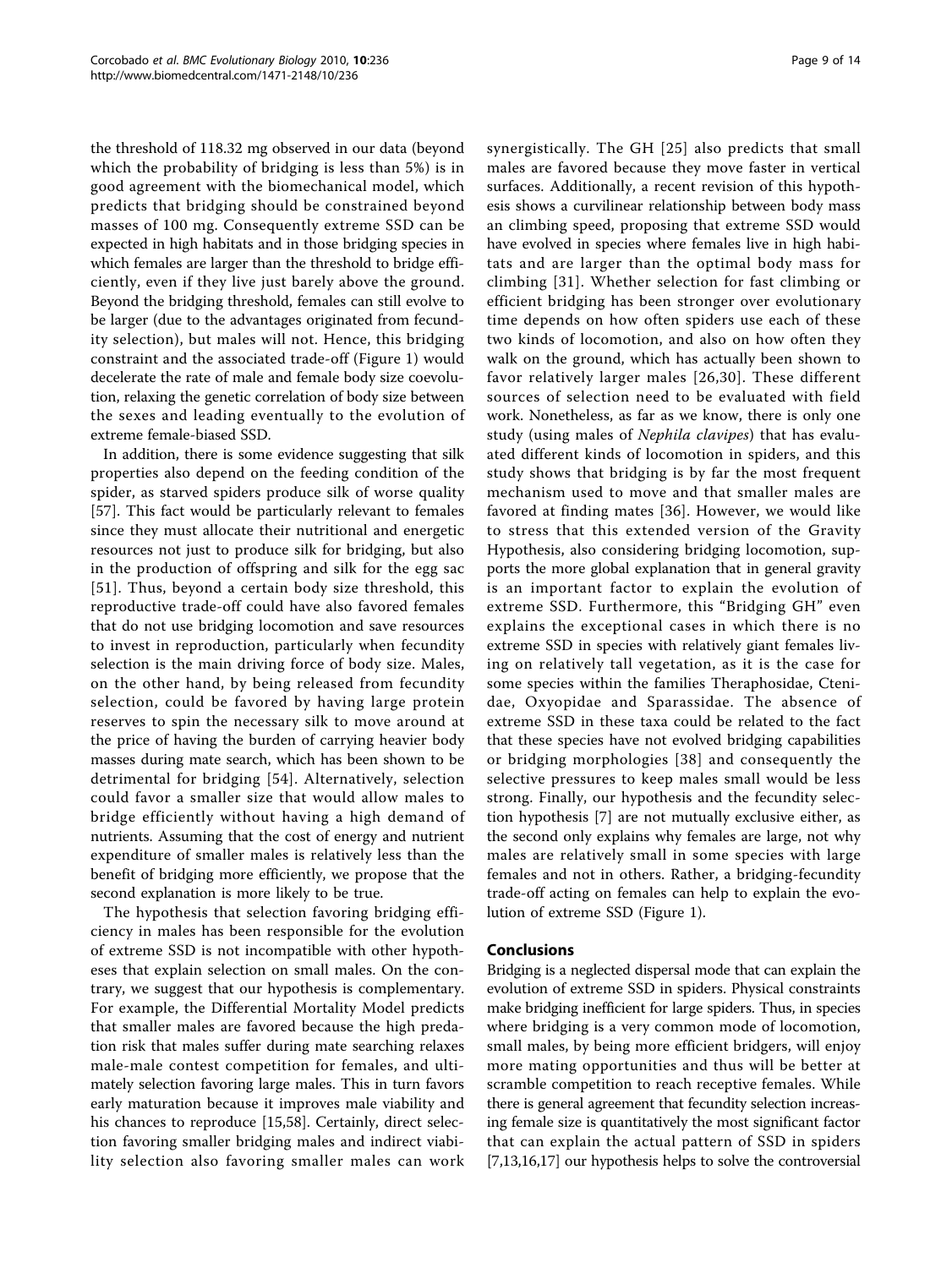question of what keeps the males small [[5](#page-11-0)], and also contributes to explain the wide range of SSD in spiders, which the fecundity hypothesis can not explain. Hence, extreme SSD should always be expected in species that commonly use bridging locomotion and in which females are large and have a low need to disperse.

## Methods

## Spider collection

We collected adult male and female spiders in four different areas: Cabo de Gata and Punta Entinas (Almería, South East Spain), Cadí-Moixeró Natural Park (Pyrenees, North East Spain) and Region of Villuercas-Ibores (Extremadura, South West Spain) between May 2006 and May 2007. We selected our samples from the two independent clades in which most of the examples of extreme SSD are found, Orbiculariae and the family Thomisidae within the RTA Clade [[13](#page-12-0)]. Preliminary data from a study including temperate spiders of about 58 genera and 21 families across the entire spider phylogeny (Agelenidae, Amaurobiidae, Dictynidae, Dysderidae, Gnaphosidae, Linyphiidae, Lycosidae, Miturgidae, Oecobiidae, Oxyopidae, Philodromidae, Pholcidae, Pisauridae, Salticidae, Sparassidae, Teraphosidae, Tetragnathidae, Theridiidae, Thomisidae and Titanoecidae) show that bridging locomotion has been detected only in one additional clade to those included here: the Dictynidae (Corcobado & Moya-Laraño unpublished data). The fact that there is a considerable overlap between the clades where most cases of extreme SSD are found and those where bridging has been recorder so far, suggests a possible link between the distribution of bridging locomotion and that of extreme SSD across spiders. Within the two selected clades, we chose our sample in order to maximize phylogenetic diversity and to include those taxa with a body shape (relationship between leg lengths vs. body size) that suggested bridging locomotion [[38](#page-12-0)]. In total, the dataset comprised a total of 204 individuals from 13 species: Argiope bruennichi, Argiope lobata and Argiope trifasciata (Araneidae), Tetragnatha montana, Tegragnatha pinicola and Tetragnatha nigita. (Tetragnathidae), Neriene emphana and Tenuiphantes tenuis (Linyphiidae), Latrodectus tredecimguttatus and Anelosimus aulicus (Theridiidae), Synaema globosum, Thomisus onustus and Misumena vatia (Thomisidae). Our sample of species covered a wide range of body sizes, including almost the entire range for temperate web-building spiders [[59](#page-12-0)]: Females - Carapace Width (CW) 0.7-7.02 mm, Body Mass 0.2-1846.6 mg; Males - CW 0.7-2.75 mm, Body Mass 0.3-44.8 mg.

## Bridging trials

All spiders were kept in the laboratory in jars of variable size adjusted to their own size until the trials were

performed. All trials were performed at room temperature, during the day and within the next 24-72 hours after the spiders had been collected. Temperature during the bridging trials, time of day when the trials were run and time elapsed since the spiders were captured had no significant effect in our response variable and thus we did not include them in further analyses. We followed the methods described in Moya-Laraño et al. [[38](#page-12-0)] to experimentally induce bridging in the laboratory, with minor modifications to adapt the system to our larger range of spider sizes. We placed a blowing fan 3.3 m away from a plant fragment and released the spider on top of a wire stand 27 cm height, which was located between the plant and the fan (30 cm away from the plant and 3 m away from the fan). The fan produced an air flow with a speed of  $0.6 - 0.8$  m $\cdot$ s<sup>-1</sup> blowing on the top of the wire stand. All trials were recorded with a video-camera for as long as 5 minutes. Our response variable was whether the spider bridged or not. If spiders did not start releasing silk for a bridge within the first 2 minutes, we induced spiders to do so by poking them gently a few times with a paint brush. Trials were finished when the spider reached the plant after a successful bridging or 3 minutes after we first poked them, whatever came first. Of the 126 spiders that bridged, 61 needed to be poked before they started bridging. Notice that this allowed us to be sure that all spiders were motivated to bridge if they could do so. Thus, all spiders were likely responding to a potential predatory threat, the difference being that some of them responded immediately upon handling and others needed to be specially "threatened". After trials were finished all the spiders were weighed with a precision balance to the nearest 0.1 mg or 0.01 mg (smaller spiders were weighed with higher precision). The spiders collected in Almería were weighed alive after the trials, and then killed by freezing. The rest of the spiders were frozen after the trials and carried to the laboratory to be weighed as frozen individuals. Previously, we had verified that there was almost no difference between the weight of alive or frozen spiders (Repeatability between measurements - alive vs. frozen:  $R > 0.99$ ;  $p < 0.001$ ; n = 28). All spiders were preserved in 70% ETOH after weighing. We measured the size of specimens (CW) under a dissection microscope. All animals were measured by the same observer (GC) with high intra-observer repeatability:  $R = 0.94$ ;  $p < 0.001$ ;  $n = 20$ .

#### Statistical Analyses

#### Measurement of Sexual Size Dimorphism (SSD)

SSD was estimated from CW and body mass. CW is fixed at maturation and does not change with the feeding status of the spider [reviewed in [[12](#page-12-0)]], while body mass is a more dimorphic and plastic character [e.g.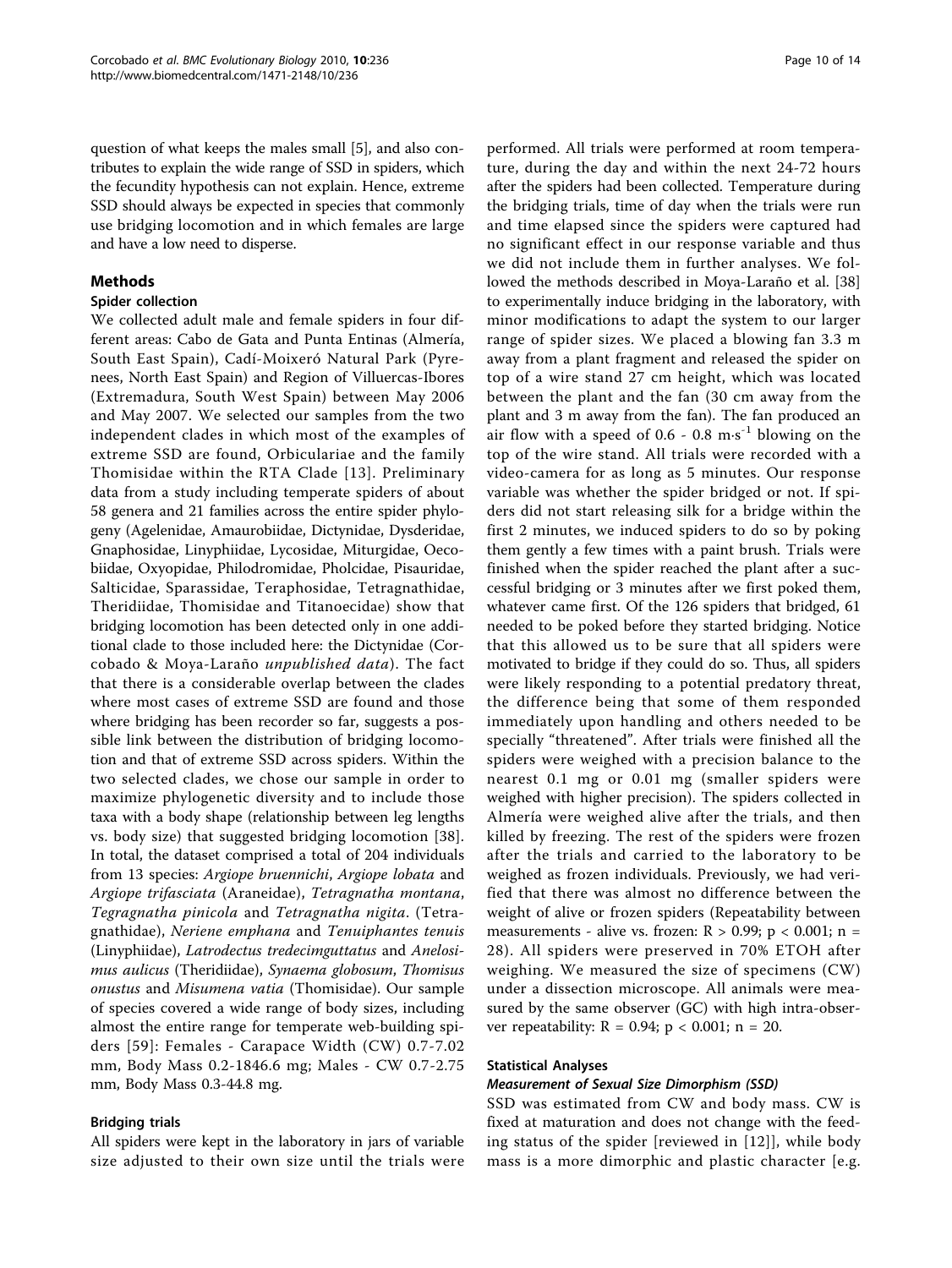[[12,60\]](#page-12-0)] that needs to be investigated because some biomechanical properties of the spider silk suggest that body mass is the trait that could constrain the ability to bridge efficiently (Rodríguez-Gironés et al. unpublished manuscript). We used the modified ratio index or SDI [[61\]](#page-12-0) to measure SSD because of its good statistical properties [\[10\]](#page-12-0). This index is estimated by taking the ratio of the larger to the smaller sex minus 1, and then assigning a negative value if males are the larger sex, and a positive value if females are larger. The index takes a value of 0 when there is no SSD.

## Comparative Analysis

To analyze the data across species we used a type of Generalized Least Squares (GLS) that incorporates phylogenetic relationships to correct for non-independence due to common ancestry [[62\]](#page-12-0). The GLS analysis was implemented in R using the package PHYLOGR [[63](#page-13-0)]. We rebuilt the phylogeny for the species included in our data using published partial phylogenies [[13,](#page-12-0)[64-70\]](#page-13-0).

We included polytomies when the available phylogeny was not completely resolved. Because branch length is unknown for most phylogenies we assigned all branches the same arbitrary value of one. Phylogenies were drawn using the PDTREE procedure within the statistical package PDAP [[71](#page-13-0)] and then the phylogenetic distance matrix was imported into PHYLOGR. Figure [2](#page-4-0) shows the phylogeny of our sample of species.

To illustrate the results of those analysis that only involved one predictor variable we generated the independent contrasts (IC) following the method of Garland et al. [[71](#page-13-0)] using the package PDAP [[71](#page-13-0)], -the statistical package used here to run the GLS do not provide the possibility to draw scatter plots in which points are corrected for phylogenetic distances-. The Method of IC and the GLS are functionally identical [\[72](#page-13-0)], although the former has lower statistical power when the phylogeny includes some politomies (due to a decrease in the degrees of freedom). In addition, GLS has the advantage that it accommodates multiple independent variables. The results of the analyses following the IC methods are included in tables A2 and A5 of Additional file [1.](#page-11-0)

Because our sample size was very small for some species (See Table [1\)](#page-4-0), we repeated the analysis excluding the four species that had only one individual for either sex. The results were qualitatively the same, with the pvalues only marginally significant for some of the analyses due to the smaller sample size (see tables B1, B2, B3 of Additional file [3](#page-11-0)). Thus, our results are robust despite the relatively small sample size for some of the species used.

## Testing prediction i): SSD explains the differences in bridging propensity across taxa

In order to asses the robustness of our results we applied two different approaches. First, we calculated the proportion of males and females that bridged for each species, and then we used these data to calculate a modified SDI index of bridging propensity  $(SDI_{\text{bp}})$ . The modification was required because, in some species, the proportion of bridging females was equal to zero, and the SDI index is undefined when the minimal value (the denominator) is zero. To avoid dividing by zero we added one to the numerator and denominator of the quotient of the SDI index. We obtained the average values of CW for each sex and species, and then we calculated SDI using CW (SDI<sub>cw</sub>). Similarly we used the average mass for each sex and species to calculate mass SDI ( $SDI_{mass}$ ). We then ran two GLS analyses using  $SDI_{bp}$  as the dependent variable and either  $SDI_{cw}$  or  $SDI_{mass}$  as predictor variables. We predicted a negative relationship between differential bridging propensity and SSD. Note, that the prediction is a negative relationship between SDIbp and SDIcw or SDImass because SDIs are arbitrarily made negative when males are the larger sex. Thus, when the SDIcw and SDImass are large and positive (large females), the SDIbp is predicted to be large and negative (males bridge more than females). In the second approach we followed the method used by De Mas et al. [[58\]](#page-12-0), which is an adaptation of Smith's suggestion for analyzing SSD through multiple regression using log-transformed variables and introducing statistical control [[73\]](#page-13-0). As we did in the previous analysis, we introduced the average for each sex and species in the multiple regression model. Thus, we ran a GLS comparative analysis in which we included female bridging propensity as the dependent variable and female body size, male body size, and male bridging propensity as independent variables. All the variables were log-transformed using natural logarithms, although for bridging propensity we calculated the logarithm of one plus the proportion of bridging individuals (since, as mentioned above, bridging propensity included zeros). We predicted that female body size, statistically controlled in the model for male body size, would show a negative relationship with female bridging propensity, which was statistically controlled for male bridging propensity by including this variable on the right hand side of the model. As the prediction is for a negative relationship, all statistical tests were one-tailed. We used partial regression plots to graphically display the results of the multiple GLS analyses [[74](#page-13-0)].

#### Testing prediction ii): There is a negative relationship between body size and bridging propensity

First, we tested whether body size (CW) or body mass explains the propensity to bridge separately for males and females. We then combined males and females in the same analysis and tested for an interaction between sex and body size. To perform this analysis we add at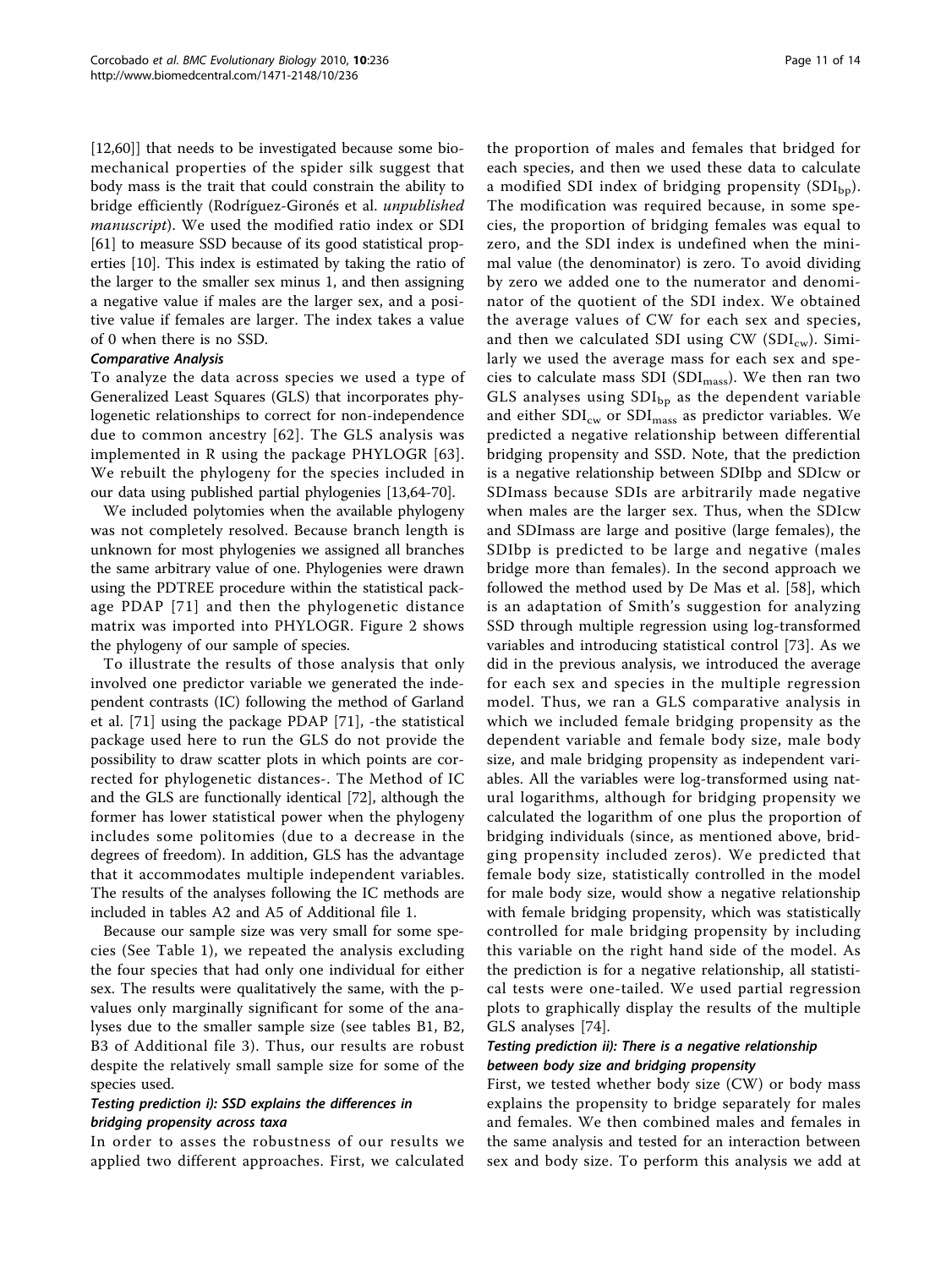<span id="page-11-0"></span>the tip of the main phylogeny an additional node with two branches, one for each sex (sex was coded as follows: males 0, females 1). For each sex we used the average of either CW or body mass as independent variables and the proportion of bridging individuals as the dependent variable. All the variables were logtransformed using the natural logarithm, but as above, for bridging propensity we added one to the raw value before log-transformation. Again, as the prediction is for a negative relationship, all statistical tests were one-tailed.

To calculate the threshold size above which spiders did not bridge we performed generalized linear models with binomial error and logit link functions using "size" (body mass or CW) as the predictor and occurrence or non- occurrence of bridging as the dependent variable. The predicted regression equations were then used to calculate the size beyond which the probability of bridging was very low (<0.05). To obtain confidence intervals for this threshold size, for each measure of size (body mass or CW), we generated 1000 logistic equations by randomly generating the equation parameters (slope and intercept). For each randomly generated equation, the values of the intercept and the slope were independent realizations of normally distributed random variables, with mean and standard deviation given by the expected value and standard error of the corresponding parameter in the original (data-driven) regression equation. The size (body mass or CW) for which the simulated logistic equation predicted a probability of bridging of 0.05 was stored for each of the 1000 runs, thus providing 1000 estimates of the threshold size. Eliminating the 2.5% highest and lowest values, we obtained the 95% confidence intervals for these parameters. Because we know of no method to include binomial errors in the evolutionary comparative method, this analysis did not include a correction for phylogenetic relatedness and treated individual spiders as independent data points. Although this analysis was not used for hypothesis testing, we realize that not correcting for phylogenetic relationships could substantially affect parameter estimation. However, a recent study using a very similar approach [[31\]](#page-12-0) showed that the calculation of optimal climbing speed in spiders changed very little regardless of whether phylogenetic correction was applied or not. Thus, here we assume that parameters would also change little (or at least not meaningfully) if we had applied a phylogenetic correction.

# Additional material

[Additional file 1: E](http://www.biomedcentral.com/content/supplementary/1471-2148-10-236-S1.PDF)xtended statistics tables. This file includes tables A1-A6 with additional statistical information related to the analyses included in the manuscript.

[Additional file 2: P](http://www.biomedcentral.com/content/supplementary/1471-2148-10-236-S2.PDF)lots of raw data. This file includes scaterplots of raw data (points are not controlled for philogenetic distance). Figure A1 shows the relationship between SSD and sex differences in bridging propensity; Figure A2 shows the relationship between body size and bridging propensity.

[Additional file 3: A](http://www.biomedcentral.com/content/supplementary/1471-2148-10-236-S3.PDF)dditional statistics tables. This file includes tables B1-B3 with additional statistical information related to the main analyses included in the manuscript, but in which we excluded the 4 species which had only one individual in either sex. Thus, here analyses include only 9 species.

#### Acknowledgements

We thank A. L. Llandres who helped to capture spiders and run trials in Extremadura, A. Moreno who helped to weigh spiders in the lab and E. Morano who determined the species Tetragnatha nigrita from Cabo de Gata (SE Spain). We also thank M. Foellmer and an anonymous reviewer who made valuable comments on an earlier version of this manuscript. This ms has been written under a pre-doctoral grant (FPI; ref: BES-2005-9234) from the Spanish Ministry of Science and Education (MEC)/FEDER to GC. This research has been partially funded by two MEC/FEDER grants (CGL2004- 03153 and CGL2007-60520) to JM-L.

#### Author details

<sup>1</sup>Dpto. de Ecología Funcional y Evolutiva, Estación Experimental de Zonas Áridas, Consejo Superior de Investigaciones Científicas, Carretera de Sacramento, s/n. La Cañada de San Urbano, C.P. 04120. Almería, Spain. <sup>2</sup>Cantabric Institute of Biodiversity (ICAB). Dpto. de Organismos y Sistemas Universidad de Oviedo, Catedrático Rodrigo Uría, s/n, 33006-Oviedo, Spain.

#### Authors' contributions

GC and JM-L conceived and designed the study. JM-L supervised the study. All authors captured spiders and performed trials. GC weighed and measured the specimens and ran the statistical analyses. MAR-G performed the analysis on the empirical probability of bridging. JM-L drew figure [1.](#page-3-0) GC, JM-L and MAR-G wrote the manuscript. All the authors read, made significant comments and approved the final manuscript.

#### Received: 23 February 2010 Accepted: 3 August 2010 Published: 3 August 2010

#### References

- 1. Darwin C: The descent of man, and selection in relation to sex London: John Murray 1871.
- 2. Andersson M: Sexual Selection Princeton: Princeton Univ. Press 1994.
- 3. Abouheif E, Fairbairn DF: A comparative analysis of allometry for sexual size dimorphism: assessing Rensch's rule. Am Nat 1997, 149:540-562.
- Fairbairn DJ: Introduction: the enigma of sexual size dimorphism. Sex, Size & Gender Roles: Evolutionary Studies of Sexual Size Dimorphism New York: Oxford University PressFairbairn DJ, Blanckenhorn WU, Székely T 2007, 1-10.
- Blanckenhorn WU: [The evolution of body size: What keeps organisms](http://www.ncbi.nlm.nih.gov/pubmed/11125698?dopt=Abstract) [small?](http://www.ncbi.nlm.nih.gov/pubmed/11125698?dopt=Abstract) Q Rev Biol 2000, 75:385-407.
- 6. Roff DA: Life Hystory Evolution Sunderland: Sinauer Associates 2002.
- Head G: Selection on Fecundity and Variation in the Degree of Sexual Size Dimorphism Among Spider Species (Class Araneae). Evolution 1995, 49:776-781.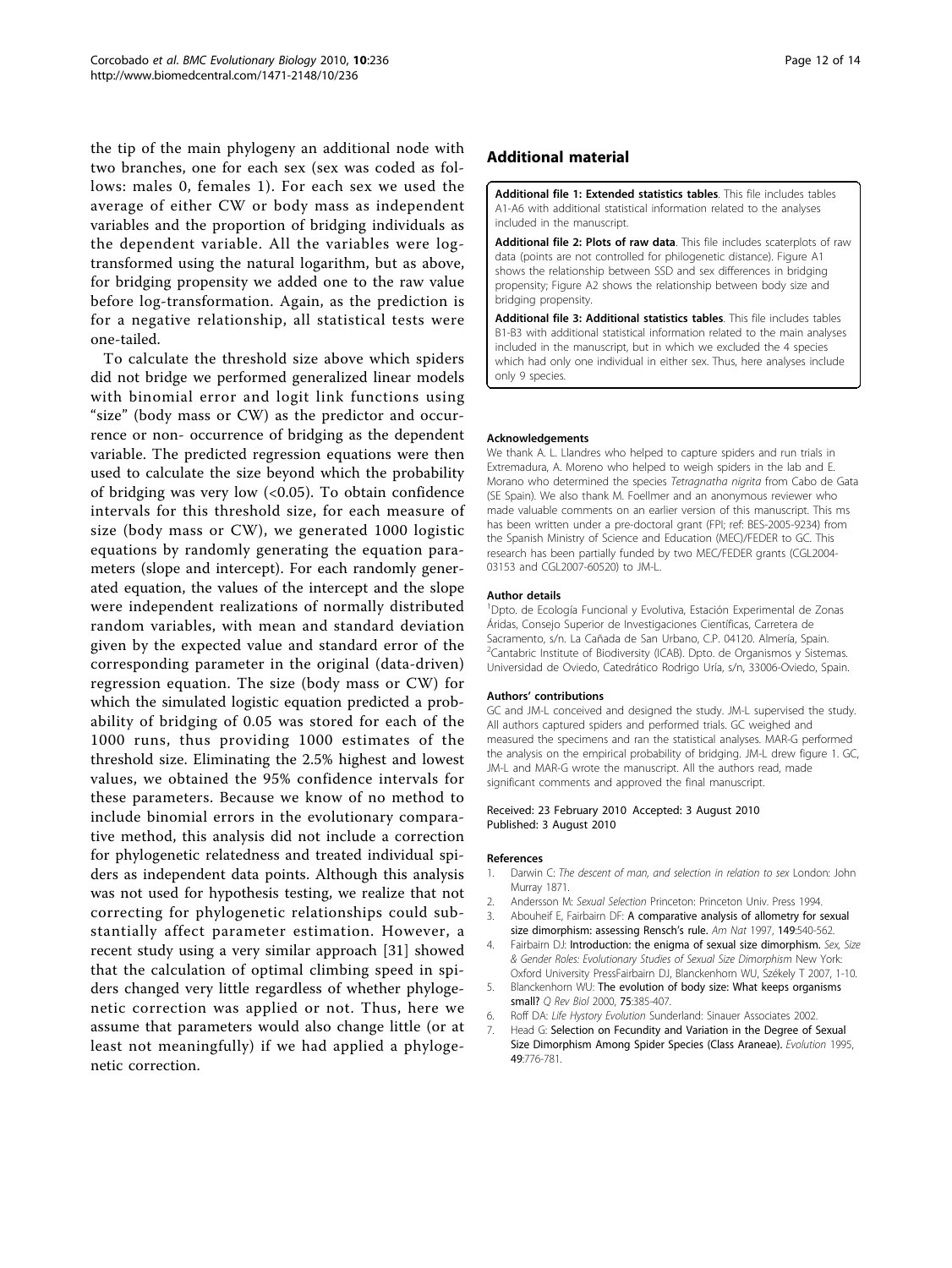- <span id="page-12-0"></span>8. Blanckenhorn WU: Behavioral causes and consequences of sexual size dimorphism. Ethology 2005, 111:977-1016.
- 9. Lande R: Sexual dimorphism, sexual selection, and adaptation in polygenic characters. Evolution 1980, 34:292-305.
- 10. Fairbairn DJ, Blanckenhorn WU, Székely T: Sex, size & gender roles: evolutionary studies of sexual size dimorphism Oxford: Oxford University Press 2007.
- 11. Fairbairn DJ: Allometry for sexual size dimorphism: Pattern and process in the coevolution of body size in males and females. Annu Rev Ecol Syst 1997, 28:659-687.
- 12. Foellmer MW, Moya-Laraño J: Sexual Size Dimorphism in Spiders. Sex, Size & Gender Roles. Evolutionary studies of sexual size dimorphism New York: Oxford University PressFairbairn DJ, Blanckenhorn WU, Szekely T 2007, 71-81.
- 13. Hormiga G, Scharff N, Coddington JA: [The phylogenetic basis of sexual](http://www.ncbi.nlm.nih.gov/pubmed/12116421?dopt=Abstract) [size dimorphism in orb-weaving spiders \(Araneae, Orbiculariae\).](http://www.ncbi.nlm.nih.gov/pubmed/12116421?dopt=Abstract) Syst Biol 2000, 49:435-462.
- 14. Main BY: Dwarf males in mygalomorph spiders: adaptation to environmental hazards. Act Zool Fenn 1990, 190:273-278.
- 15. Vollrath F, Parker GA: Sexual Dimorphism and Distorted Sex-Ratios in Spiders. Nature 1992, 360:156-159.
- 16. Coddington JA, Hormiga G, Scharff N: Giant female or dwarf male spiders? Nature 1997, 385:687-688.
- 17. Prenter JR, Elwood W, Montgomery WI: Sexual size dimorphism and reproductive investment by female spiders: A comparative analysis. Evolution 1999, 53:1987-1994.
- 18. Prenter J, Elwood RW, Montgomery WI: Mate guarding, competition and variation in size in male orb-web spiders, Metellina segmentata: a field experiment. Anim Behav 2003, 66:1053-1058.
- 19. Foelix RF: Biology of Spiders Oxford: Oxford University Press, 2 1996.
- 20. Aisenberg A, Viera C, Costa FG: Daring females, devoted males, and reversed sexual size dimorphism in the sand-dwelling spider Allocosa brasiliensis (Araneae, Lycosidae). Behav Ecol Sociobiol 2007, 62:29-35.
- 21. Huxley JS: Darwin's theory of sexual selection and the data subsumed by it, in the light of recent research. Am Nat 1938, 72:416-433.
- 22. Ghiselin M: The Economy of nature and the Evolution of Sex Berkeley: University of California Press 1974.
- 23. Elgar MA: Sexual Cannibalism, Size Dimorphism, and Courtship Behavior in Orb-Weaving Spiders (Araneidae). Evolution 1991, 45:444-448.
- 24. Schneider JM, Herberstein ME, De Crespigny FC, Ramamurthy S, Elgar MA: Sperm competition and small size advantage for males of the golden orb-web spider Nephila edulis. J Evol Biol 2000, 13:939-946.
- 25. Moya-Laraño J, Halaj J, Wise DH: [Climbing to reach females: Romeo](http://www.ncbi.nlm.nih.gov/pubmed/11926508?dopt=Abstract) [should be small.](http://www.ncbi.nlm.nih.gov/pubmed/11926508?dopt=Abstract) Evolution 2002, 56:420-425.
- 26. Brandt Y, Andrade MCB: Testing the gravity hypothesis of sexual size dimorphism: are small males faster climbers? Funct Ecol 2007, 21:379-385.
- 27. Moya-Laraño J, Vinković D, Allard C, Foellmer M: Gravity still matters. Funct Ecol 2007, 21:1178-1181.
- 28. Brandt Y, Andrade MCB: What is the matter with the gravity hypothesis? Funct Ecol 2007, 21:1182-1183.
- 29. Moya-Laraño J, Vinković D, Allard CM, Foellmer MW: Mass-mediated sex differences in climbing patterns support the gravity hypothesis of sexual size dimorphism. Web Ecol 2007, 7:106-112.
- 30. Prenter J, Perez-Staples D, Taylor PW: The effects of morphology and substrate diameter on climbing and locomotor performance in male spiders. Funct Ecol 2010, 24:400-408.
- 31. Moya-Laraño J, Vinković D, Allard CM, Foellmer MW: [Optimal climbing](http://www.ncbi.nlm.nih.gov/pubmed/19243487?dopt=Abstract) [speed explains the evolution of extreme sexual size dimorphism in](http://www.ncbi.nlm.nih.gov/pubmed/19243487?dopt=Abstract) [spiders.](http://www.ncbi.nlm.nih.gov/pubmed/19243487?dopt=Abstract) *J Fvol Biol 2009*, 22:954-963.
- 32. Moore CW: Life-Cycle, Habitat and Variation in Selected Web Parameters in Spider, Nephila Clavipes Koch (Araneidae). Am Midl Nat 1977, 98:95-108.
- 33. Peters HM: On the structure and glandular origin of bridging lines used by spiders for moving to distant places. Act Zool Fenn 1990, 190:309-314.
- 34. Peters HM, Kovoor J: The Silk-Producing System of Linyphia-Triangularis (Araneae, Linyphiidae) and Some Comparisons with Araneidae - Structure, Histochemistry and Function. Zoomorphology 1991, 111:1-17.
- 35. Morse DH, Fritz RS: Experimental and Observational Studies of Patch Choice at Different Scales by the Crab Spider Misumena vatia. Ecology 1982, 63:172-182.
- 36. Linn CD: The effect of male size on travel ability in the colden orbweaving spider Nephila clavipes: implications for sexual size dimorphism. MSc Tulane University, Department of Psychology 2001.
- 37. Anderson JT, Morse DH: Pick-up lines: cues used by male crab spiders to find reproductive females. Behav Ecol 2001, 12:360-366.
- 38. Moya-Laraño J, Vinković D, De Mass E, Corcobado G, Moreno E: [Morphological evolution of spiders predicted by pendulum mechanics.](http://www.ncbi.nlm.nih.gov/pubmed/18364999?dopt=Abstract) PLoS ONE 2008, 3:e1841.
- 39. Bonte D, De Clercq N, Zwertvaegher I, Lens L: Repeatability of dispersal behaviour in a common dwarf spider: evidence for different mechanisms behind short- and long-distance dispersal. Ecol Entomol 2009, 34:271-276.
- 40. Bonte D: [Inbreeding depresses short and long distance dispersal in three](http://www.ncbi.nlm.nih.gov/pubmed/19460080?dopt=Abstract) [congeneric spiders.](http://www.ncbi.nlm.nih.gov/pubmed/19460080?dopt=Abstract) J Evol Biol 2009, 22:1429-1434.
- 41. Rodríguez-Gironés MA, Corcobado G, Moya-Laraão J: [Silk elasticity as a](http://www.ncbi.nlm.nih.gov/pubmed/20600136?dopt=Abstract) [pontential constraint on spider body size.](http://www.ncbi.nlm.nih.gov/pubmed/20600136?dopt=Abstract) J Theor Biol 210, 266:430-435.
- 42. Hayashi CY, Blackledge TA, Lewis RV: [Molecular and mechanical](http://www.ncbi.nlm.nih.gov/pubmed/15240839?dopt=Abstract) [characterization of aciniform silk: Uniformity of iterated sequence](http://www.ncbi.nlm.nih.gov/pubmed/15240839?dopt=Abstract) [modules in a novel member of the spider silk fibroin gene family.](http://www.ncbi.nlm.nih.gov/pubmed/15240839?dopt=Abstract) Mol Biol Evol 2004, 21:1950-1959.
- 43. Blackledge TA, Swindeman JE, Hayashi CY: [Quasistatic and continuous](http://www.ncbi.nlm.nih.gov/pubmed/15879074?dopt=Abstract) [dynamic characterization of the mechanical properties of silk from the](http://www.ncbi.nlm.nih.gov/pubmed/15879074?dopt=Abstract) [cobweb of the black widow spider](http://www.ncbi.nlm.nih.gov/pubmed/15879074?dopt=Abstract) Latrodectus hesperus. J Exp Biol 2005, 208:1937-1949.
- 44. Blackledge TA, Hayashi CY: [Silken toolkits: biomechanics of silk fibers](http://www.ncbi.nlm.nih.gov/pubmed/16788028?dopt=Abstract) [spun by the orb web spider](http://www.ncbi.nlm.nih.gov/pubmed/16788028?dopt=Abstract) Argiope argentata (Fabricius 1775). J Exp Biol 2006, 209:2452-2461.
- 45. Eberhard WG: How Spiders Initiate Airborne Lines. J Arachnol 1987, 15:1-9.
- 46. Vollrath F, Kohler T: Mechanics of silk produced by loaded. Proc R Soc Lond B 1996, 263:387-391.
- 47. Vollrath F, Madsen B, Shao ZZ: The effect of spinning conditions on the mechanics of a spider's dragline silk. Proc R Soc Lond B 2001, 268:2339-2346.
- 48. Garrido MA, Elices M, Viney C, Perez-Rigueiro J: Active control of spider silk strength: comparison of drag line spun on vertical and horizontal surfaces. Polymer 2002, 43:1537-1540.
- 49. Blackledge TA, Zevenbergen JM: Condition-dependent spider web architecture in the western black widow, Latrodectus hesperus. Anim Behav 2007, 73:855-864.
- 50. Tso IM, Chiang SY, Blackledge TA: Does the giant wood spider Nephila pilipes respond to prey variation by altering web or silk properties? Ethology 2007, 113:324-333.
- 51. Vollrath F: Biology of spider silk. Int J Bio Macromol 1999, 24:81-88.
- 52. Lubin Y, Ellner S, Kotzman M: Web relocation and habitat selection in a desert widow spider. Ecology 1993, 74:1915-1928.
- 53. Legrand RS, Morse DH: Factors driving extreme sexual size dimorphism of a sit-and-wait predator under low density. Biol J Linn Soc 2000, 71:643-664.
- 54. Ramos MM, Irschick D, Christenson T: [Overcoming an evolutionary](http://www.ncbi.nlm.nih.gov/pubmed/15034176?dopt=Abstract) [conflict: Removal of locomotor performance.](http://www.ncbi.nlm.nih.gov/pubmed/15034176?dopt=Abstract) PNAS 2004, 101:4883-4887.
- 55. Elgar MA: Sperm competition and sexual selection in spiders and other arachnids. Sperm competition and sexual selection London: Academic PressBirkhead TR, MÖller AP 1998, 307-332.
- 56. Roff DA, Fairbairn DJ: [The evolution of trade-offs: where are we?](http://www.ncbi.nlm.nih.gov/pubmed/17305809?dopt=Abstract) J Evol Biol 2007, 20:433-447.
- 57. Madsen B, Shao ZZ, Vollrath F: Variability in the mechanical properties of spider silks on three levels: interspecific, intraspecific and intraindividual. Int J Bio Macromol 1999, 24:301-306.
- 58. De Mas E, Ribera C, Moya-Laraño J: [Resurrecting the differential mortality](http://www.ncbi.nlm.nih.gov/pubmed/19627415?dopt=Abstract) [model of sexual size dimorphism.](http://www.ncbi.nlm.nih.gov/pubmed/19627415?dopt=Abstract) J Evol Biol 2009, 22:1739-1749.
- 59. Roberts MJ: Spiders of Britain and Northern Europe London: Harpen Collins 1995.
- 60. Prenter J, Montgomery WI, Elwood RW: Multivariate morphometrics and sexual dimorphism in the orb-web spider Metellina segmentata (Clerck, 1757) (Araneae, Metidae). Biol J Linn Soc 1995, 55:345-354.
- 61. Lovich JE, Gibbons JW: [A review of techniques for quantifying sexual size](http://www.ncbi.nlm.nih.gov/pubmed/1487365?dopt=Abstract) [dimorphism.](http://www.ncbi.nlm.nih.gov/pubmed/1487365?dopt=Abstract) Growth Dev Aging 1992, 56:269-281.
- 62. Grafen A: The phylogenetic regression. Phil Trans R Soc Lond B 1989, 326:119-157.